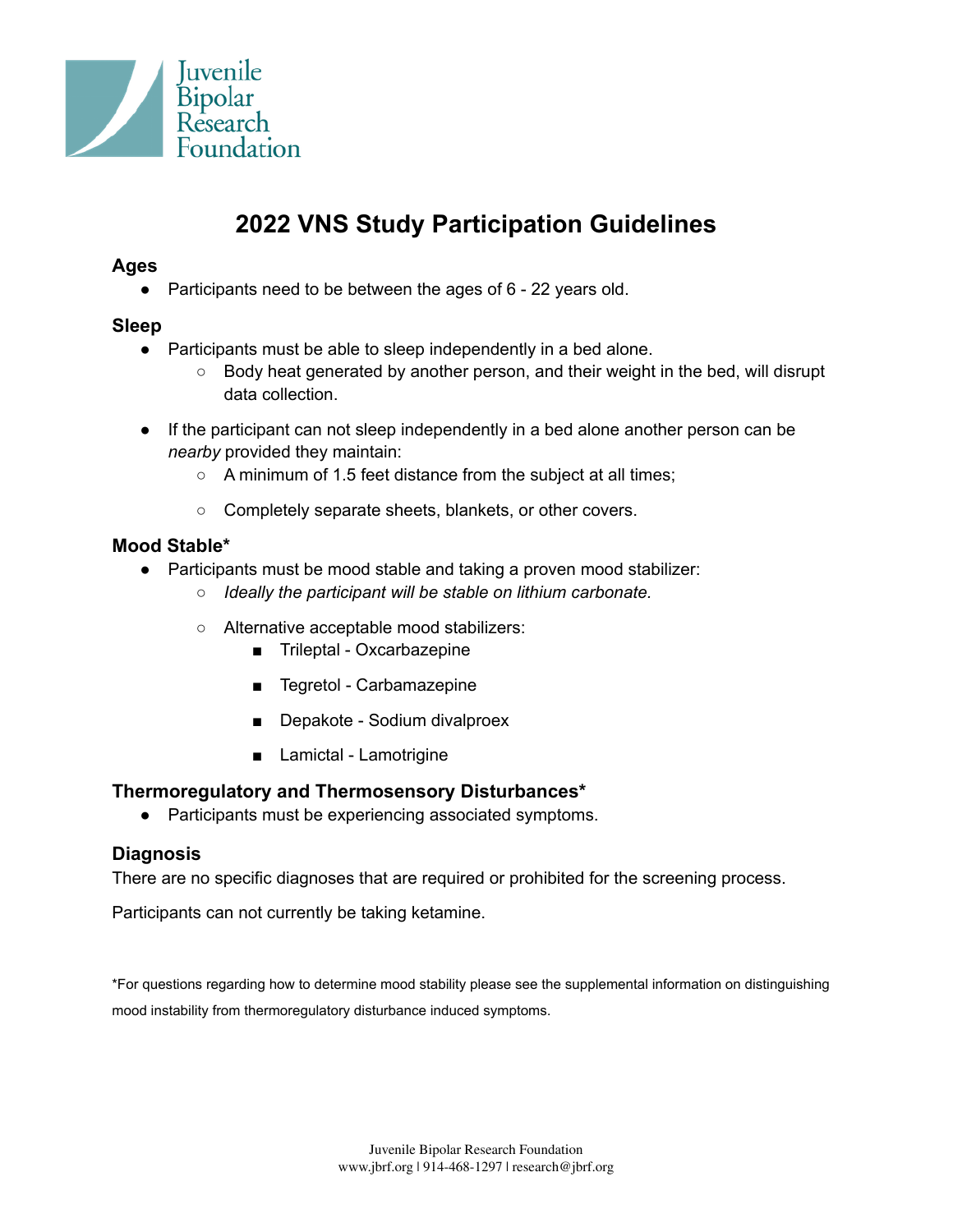

# **Mood Instability vs. Thermoregulatory Symptoms**

While often difficult to distinguish between, there are some distinct differences between mood and thermoregulatory symptoms.

## **Mood Disruptions**

All people experience mood fluctuations throughout the day. However, with clinically significant mood disruptions those changes in mood occur rapidly, unexpectedly, and without a clear cause. They include symptoms of depression and mania (or hypomania).

Depressive symptoms include feelings of sadness, irritability, loss of interest in pleasurable activities, and feelings of worthlessness and helplessness.

Symptoms of mania include racing thoughts, irritability, distractibility, goal directed fixations known as "Mission Mode", and grandiosity. (Hypomania looks similar, with reduced intensity.)

In children, symptoms of depression, mania, and hypomania can also present as chronic irritability, crankiness, a quick temper, as well as rigidity and refusal to try new things.

Mood swings happen quickly, sometimes without any warning or outside stimulus, and can change multiple times throughout a single day. Often, but not always, manic and hypomanic symptoms occur in the late afternoon or early evening.

## **Thermoregulatory Disturbances**

Put simply, thermodysregulation is the body's inability to correctly regulate its temperature. This is a physical phenomena that may be independent from the mood disruptions explained above.

The ratio between proximal and distal body temperature is a measure of how well the body is shifting core heat to the skin so that it will be dissipated. Clinical signs of a disturbance in this system may sometimes manifest in the following ways:

Often, the child feels hot and sweaty in normal room temperatures. These neutral ambient temperatures don't feel so neutral to the child and they feel excessively hot in the evening and cold in the morning.

Other telltale signs of temperature dysregulation are bright red ears that are often warm or hot to the touch. Another is a refusal to wear weather appropriate clothes, for example wearing shorts or *not* wearing a coat in cold winter temperatures and experiencing little to no discomfort when exposed to the cold.

This disruption in body temperature regulation leads to several other symptoms.

## **1. Sleep/Wake Disturbances**

Sleep/wake disturbances are categorized in three different ways: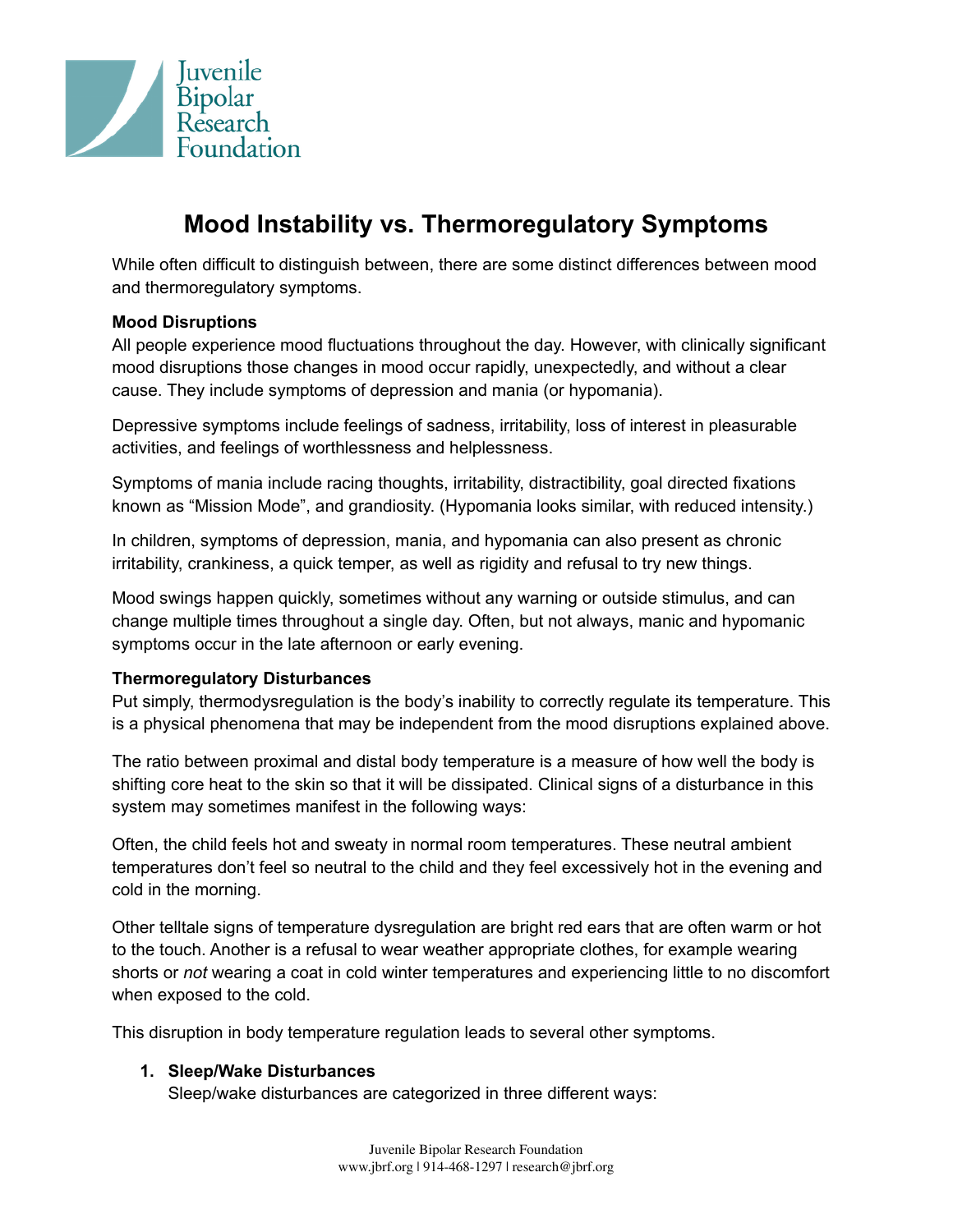

A. Issues such as sleepwalking, sleep talking, night sweats, bedwetting, and teeth grinding, which demonstrate problems with the proper execution of sleep cycles.

B. Frequent and recurrent nightmares and night terrors themed with pursuit and/or abandonment with violent and often gory imagery involving scenarios where they or someone they love is being hurt, maimed, or killed. These images may linger with the patient long after they awaken and may plague them throughout the day as repetitive intrusive thoughts.

C. Alterations in circadian rhythms, including difficulty falling asleep, difficulty staying asleep, and difficulty waking.

Falling asleep: it's very difficult for the child to "wind down" in the evenings and prepare for bed as they experience rising energy levels, anticipatory dread about being unable to fall asleep, and anticipatory fear of nightmares.

Staying asleep: restlessness includes frequent middle of the night awakenings, trips to the bathroom, and bedsheets, pillows, and pajamas in wild disarray.

Waking: they often do not appear to have the energy to move in the morning when awakened.

## **2. Fear/Anxiety**

The part of the brain that controls temperature regulation is the same part of the brain that controls the activation of the fight or flight instinct. As a result, children with thermoregulatory disturbances experience a triggering of their fight or flight response when it's not needed, causing them to feel intense anxiety and fear. The child is on constant alert, looking for threats and dangers, causing separation anxiety, fear of germs, fear of intruders, or of the dark to be pushed to debilitating degrees. They create elaborate rituals at bedtime, mealtime, or bathtime to help them feel safe.

Functioning in a near constant state of fight or flight also results in distorted reactions to normal stimuli. They experience threats that don't exist, either by misperceiving something neutral in their environment as threatening, or by feeling excessively defensive from feeling embarrassed, misunderstood, unheard, dismissed, or rejected.

## **3. Aggression**

All children can be aggressive at times and it can be difficult to differentiate clinically significant aggression from either normal childhood behaviors, or from